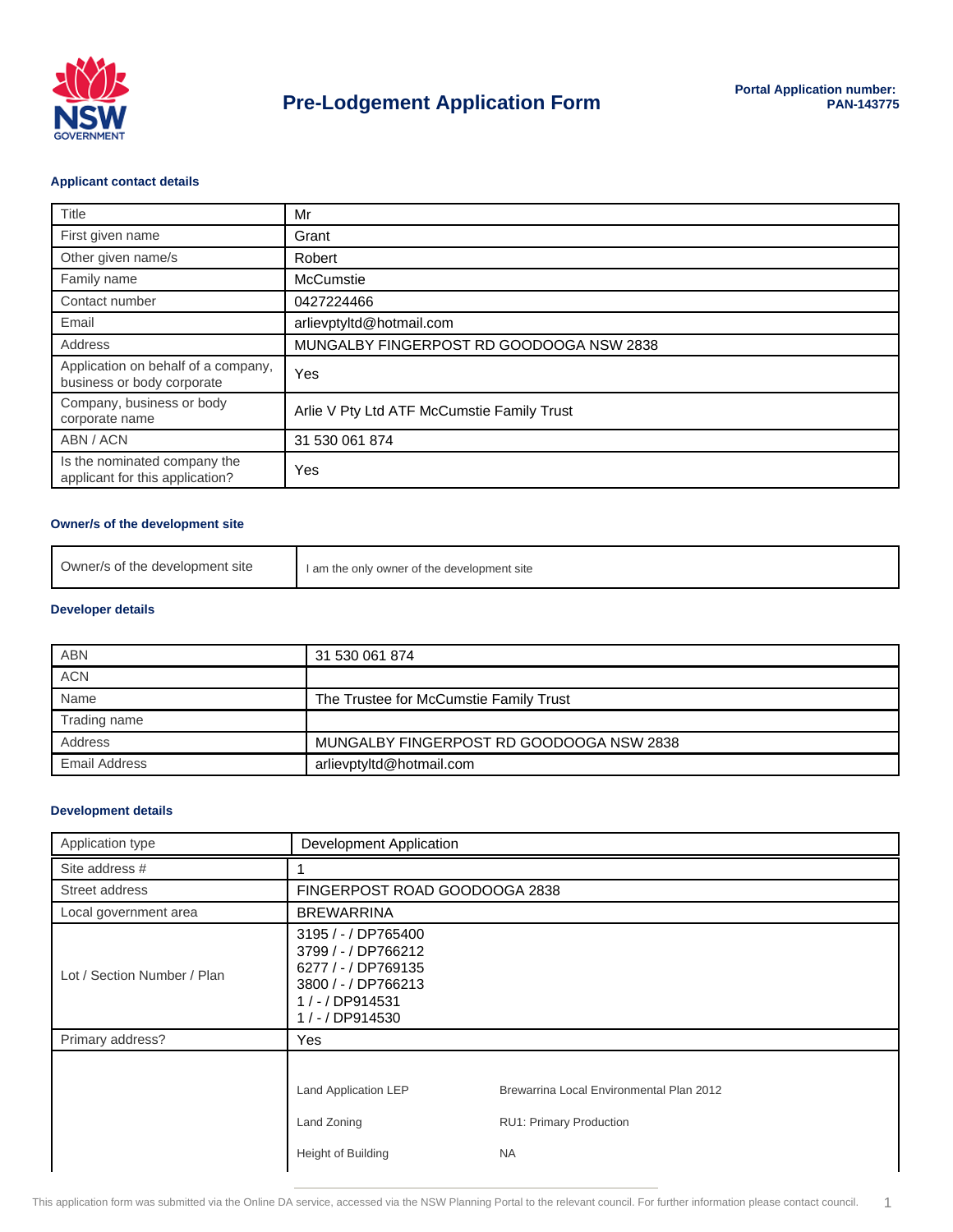|                                      | Floor Space Ratio (n:1)                                       | <b>NA</b>                                                                                                                                                                                           |
|--------------------------------------|---------------------------------------------------------------|-----------------------------------------------------------------------------------------------------------------------------------------------------------------------------------------------------|
|                                      | Minimum Lot Size                                              | 2000 ha                                                                                                                                                                                             |
|                                      | Heritage                                                      | NA.                                                                                                                                                                                                 |
| Planning controls affecting property | Land Reservation Acquisition                                  | NA                                                                                                                                                                                                  |
|                                      | Foreshore Building Line                                       | <b>NA</b>                                                                                                                                                                                           |
|                                      |                                                               |                                                                                                                                                                                                     |
|                                      | <b>Bushfire Prone Land</b>                                    | <b>Vegetation Category 2</b>                                                                                                                                                                        |
|                                      | 1.5 m Buffer around Classified Roads Classified Road Adjacent |                                                                                                                                                                                                     |
|                                      | Land near Electrical Infrastructure                           | This property may be located near electrical infrastructure and could be<br>subject to requirements listed under ISEPP Clause 45. Please contact<br>Essential Energy for more information 13 23 91. |
|                                      |                                                               |                                                                                                                                                                                                     |

## **Proposed development**

| Proposed type of development                            | Change of use                                                  |
|---------------------------------------------------------|----------------------------------------------------------------|
| Description of development                              | Extractive industry, gravel quarry                             |
| Dwelling count details                                  |                                                                |
| Number of dwellings / units proposed                    | $\mathbf 0$                                                    |
| Number of storeys proposed                              |                                                                |
| Number of pre-existing dwellings on<br>site             |                                                                |
| Number of dwellings to be demolished                    |                                                                |
| Number of existing floor area                           |                                                                |
| Number of existing site area                            |                                                                |
|                                                         |                                                                |
| Cost of development                                     |                                                                |
| Estimated cost of work / development<br>(including GST) | \$0.00                                                         |
| Do you have one or more BASIX<br>certificates?          | <b>No</b>                                                      |
|                                                         |                                                                |
| Subdivision                                             |                                                                |
| Number of existing lots                                 |                                                                |
| Is subdivison proposed?                                 | <b>No</b>                                                      |
|                                                         |                                                                |
| Proposed operating details                              |                                                                |
| Number of staff/employees on the site                   |                                                                |
| Number of parking spaces                                |                                                                |
| Number of loading bays                                  |                                                                |
| Is a new road proposed?                                 | <b>No</b>                                                      |
| Concept development                                     |                                                                |
|                                                         | No, this application is not for concept or staged development. |
| Is the development to be staged?                        |                                                                |
| Crown development                                       |                                                                |
| Is this a proposed Crown development?                   | <b>No</b>                                                      |
|                                                         |                                                                |

## **Related planning information**

Is the application for integrated development? No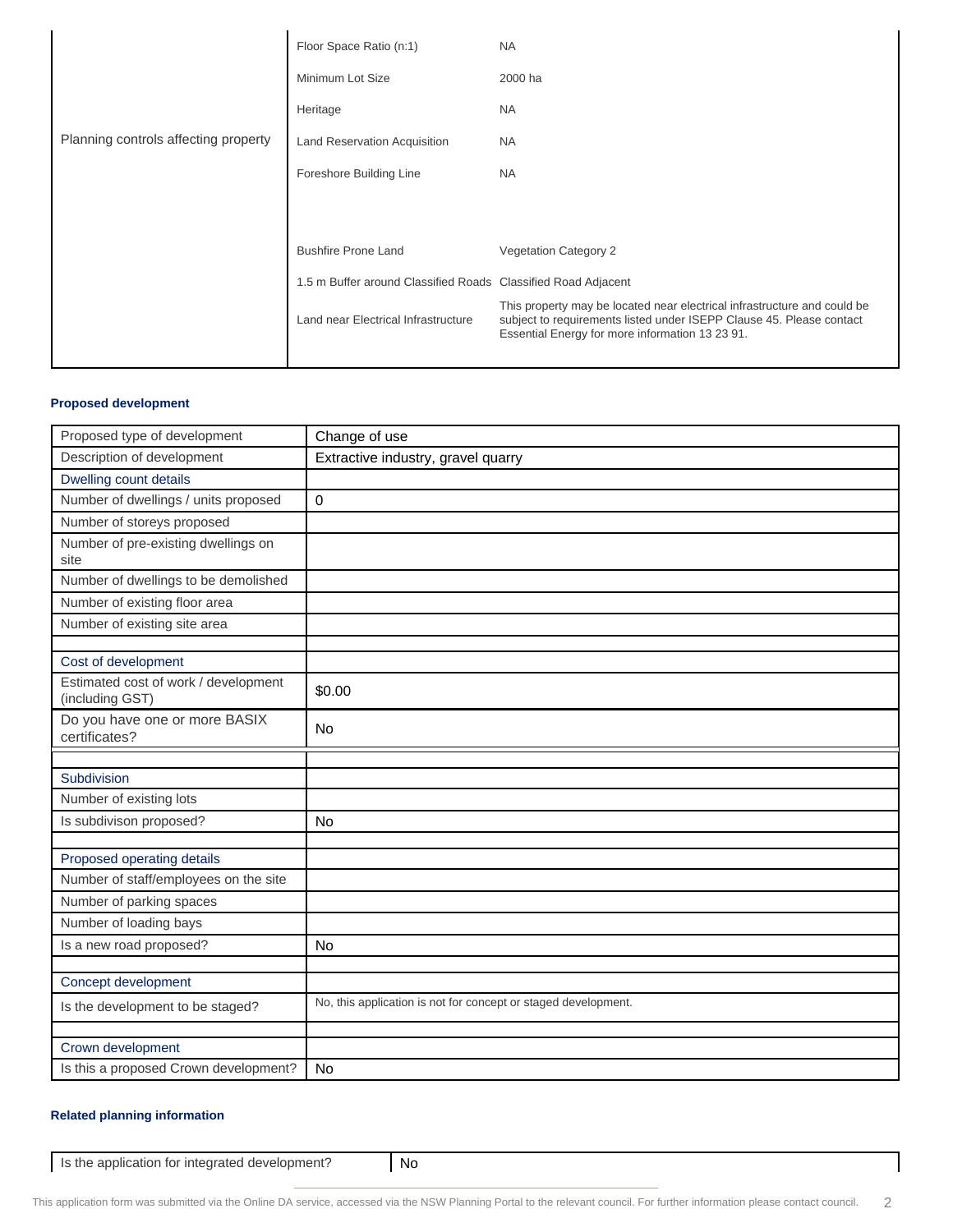| Is your proposal categorised as designated<br>development?                                                                                                                                      | No |
|-------------------------------------------------------------------------------------------------------------------------------------------------------------------------------------------------|----|
| Is your proposal likely to significantly impact on<br>threatened species, populations, ecological<br>communities or their habitats, or is it located on land<br>identified as critical habitat? | No |
| Does the application propose a variation to a<br>development standard in an environmental planning<br>instrument (eg LEP or SEPP)?                                                              | No |
| Is the application accompanied by a voluntary<br>planning agreement (VPA) ?                                                                                                                     | No |
| Section 68 of the Local Government Act                                                                                                                                                          |    |
| Is approval under s68 of the Local Government Act<br>1993 required?                                                                                                                             | No |
|                                                                                                                                                                                                 |    |
| 10.7 Certificate                                                                                                                                                                                |    |
| Have you already obtained a 10.7 certificate?                                                                                                                                                   | No |
|                                                                                                                                                                                                 |    |
| <b>Tree works</b>                                                                                                                                                                               |    |
| Is tree removal and/or pruning work proposed?                                                                                                                                                   | No |
|                                                                                                                                                                                                 |    |
| Local heritage                                                                                                                                                                                  |    |
| Does the development site include an item of<br>environmental heritage or sit within a heritage<br>conservation area.                                                                           | No |
| Are works proposed to any heritage listed buildings?                                                                                                                                            | No |
| Is heritage tree removal proposed?                                                                                                                                                              | No |
|                                                                                                                                                                                                 |    |
| Affiliations and Pecuniary interests                                                                                                                                                            |    |
| Is the applicant or owner a staff member or councillor<br>of the council assessing the application?                                                                                             | No |
| Does the applicant or owner have a relationship with<br>any staff or councillor of the council assessing the<br>application?                                                                    | No |
|                                                                                                                                                                                                 |    |
| <b>Political Donations</b><br>Are you aware of any person who has financial                                                                                                                     |    |
| interest in the application who has made a political<br>donation or gift in the last two years?                                                                                                 | No |
| Please provide details of each donation/gift which has<br>been made within the last 2 years                                                                                                     |    |

#### **Payer details**

Provide the details of the person / entity that will make the fee payment for the assessment.

The Environmental Planning and Assessment Regulation 2000 and Council's adopted fees and charges establish how to calculate the fee payable for your development application. For development that involves building or other works, the fee for your application is based on the estimated cost of the development.

If your application is for integrated development or requires concurrence from a state agency, additional fees will be required. Other charges may be payable based on the Council's adopted fees and charges. If your development needs to be advertised, the Council may charge additional advertising fees.

Once this application form is completed, it and the supporting documents will be submitted to the Council for lodgement, at which time the fees will be calculated. The Council will contact you to obtain payment. Note: When submitting documents via the NSW Planning Portal, credit card information should not be displayed on documents attached to your development application. The relevant consent authority will contact you to seek payment.

The application may be cancelled if the fees are not paid:

| Name<br>;ompanv | Ptv<br>Arlie<br>Ltd<br>$\mathbf{v}$ |
|-----------------|-------------------------------------|
| <b>ABN</b>      | 874<br>. 530 061<br>ີ               |
|                 |                                     |